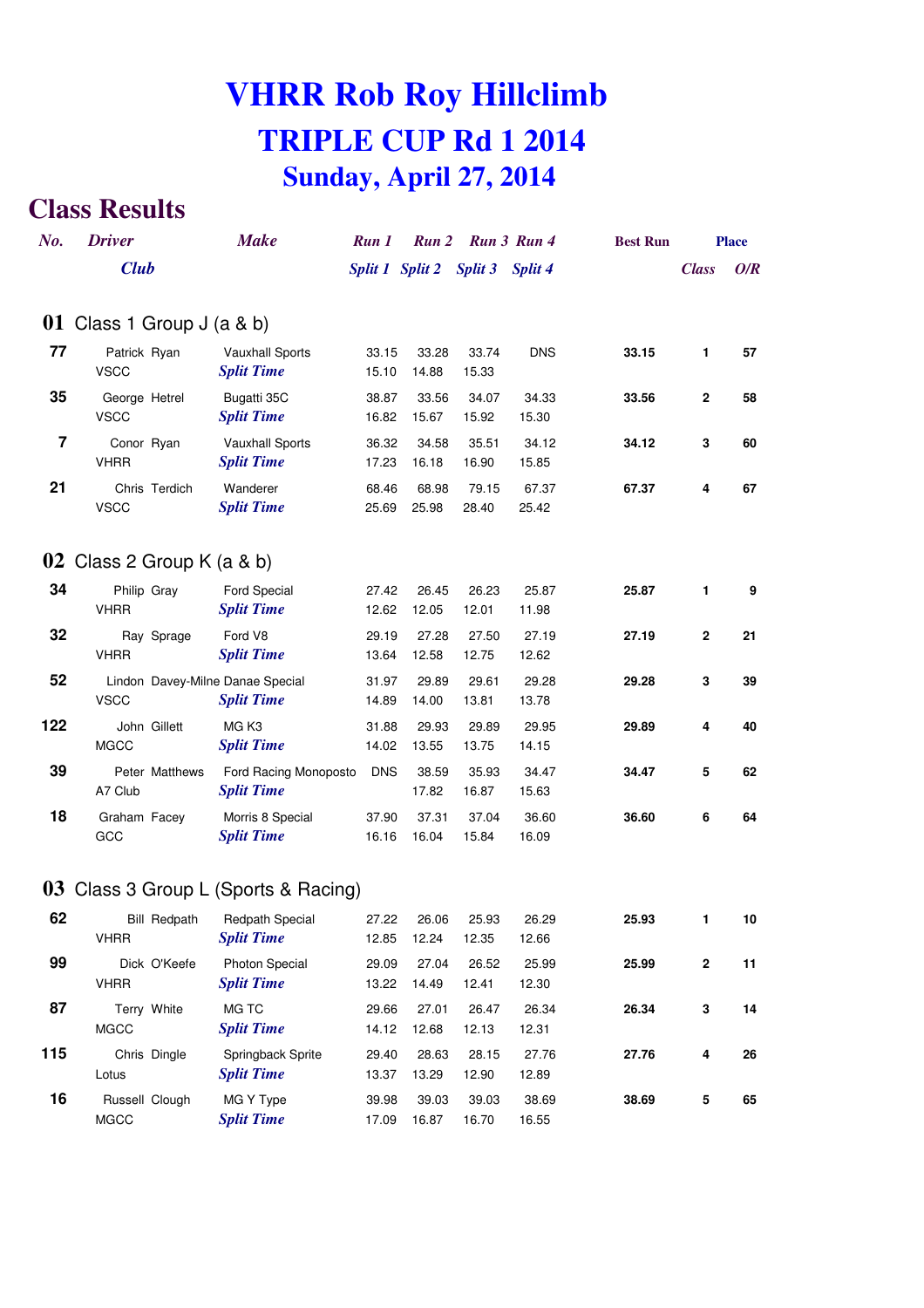### **Class Results**

| No.         | <b>Driver</b>                                        | <b>Make</b>                                           | Run 1          | Run 2                      |                | Run 3 Run 4     | <b>Best Run</b> |              | <b>Place</b> |
|-------------|------------------------------------------------------|-------------------------------------------------------|----------------|----------------------------|----------------|-----------------|-----------------|--------------|--------------|
|             | <b>Club</b>                                          |                                                       | <b>Split 1</b> | <b>Split 2</b>             |                | Split 3 Split 4 |                 | <b>Class</b> | O/R          |
|             | 04 Combined Class Sports & Racing Groups M, O, P & Q |                                                       |                |                            |                |                 |                 |              |              |
| 741         | <b>VHRR</b>                                          | Derek McLaughlan Mallock Clubman<br><b>Split Time</b> | 25.07<br>11.75 | 23.37<br>11.06             | 22.68<br>10.82 | 22.58<br>10.48  | 22.58           | 1            | $\mathbf{2}$ |
| 95          | Martin Stubbs<br>A7 Club                             | <b>Austin Special</b><br><b>Split Time</b>            | 35.85<br>17.84 | 40.57<br>19.43             | 43.45<br>22.78 | 30.99<br>14.80  | 30.99           | $\mathbf{2}$ | 46           |
| 65          | Warren Green<br><b>VHRR</b>                          | Ausca Verde<br><b>Split Time</b>                      | 40.31<br>22.14 | 32.91<br>14.94             | 34.41<br>14.71 | 31.24<br>14.55  | 31.24           | 3            | 48           |
| 174         | Graham Hoinville<br><b>VHRR</b>                      | Elfin Clubman<br><b>Split Time</b>                    | 33.24<br>15.11 | 32.48<br>15.20             | 31.57<br>14.84 | 32.51<br>14.78  | 31.57           | 4            | 49           |
|             | 09 Class 8 Group Sb Production Sports                |                                                       |                |                            |                |                 |                 |              |              |
| 110         | John Hardy<br><b>VHRR</b>                            | <b>Alpine Renault</b><br><b>Split Time</b>            | 27.02<br>12.93 | 26.42<br>12.51             | 26.09<br>12.38 | 26.09<br>12.29  | 26.09           | 1            | 12           |
| 23          | Paul Girt<br><b>VMCI</b>                             | Porsche 911<br><b>Split Time</b>                      | 32.89<br>13.75 | 28.37<br>13.15             | 27.73<br>13.25 | 29.10<br>13.63  | 27.73           | $\mathbf{2}$ | 25           |
| 27          | John French<br><b>VHRR</b>                           | <b>MGB Roadster</b><br><b>Split Time</b>              | 28.43<br>13.57 | 28.06<br>13.22             | 28.49<br>13.29 | 28.00<br>13.27  | 28.00           | 3            | 28           |
| $\mathbf 2$ | Ross McLaughlan Mini Marcos<br><b>VHRR</b>           | <b>Split Time</b>                                     | 33.36<br>15.38 | 33.10<br>14.88             | 35.78<br>15.22 | 35.41<br>15.19  | 33.10           | 4            | 56           |
|             | 10 Class 9 Group Sc Production Sports                |                                                       |                |                            |                |                 |                 |              |              |
| 60          | Michael Byrne<br><b>VHRR</b>                         | Lotus Europa<br><b>Split Time</b>                     | 29.70<br>12.37 | 25.75<br>11.93             | 25.24<br>11.65 | 24.92<br>11.46  | 24.92           | 1            | 5            |
| 15          | Mark O'Neill<br><b>MGCC</b>                          | MGB GT V8<br><b>Split Time</b>                        | 31.96<br>14.36 | 29.70<br>13.78             | 29.00<br>13.39 | 29.16<br>13.70  | 29.00           | $\mathbf 2$  | 38           |
|             | 11 Combined Class Prod Touring Group Na, Nb & Nc     |                                                       |                |                            |                |                 |                 |              |              |
| 78          | GCC                                                  | Russ Mead Ford Anglia Super<br><b>Split Time</b>      |                | 27.02 26.40<br>12.60 12.43 | 26.42<br>12.34 | 26.5<br>12.34   | 26.40           | 1.           | 15           |
|             | 15 Class 13 Invited Sports cars — up to 1500 cc      |                                                       |                |                            |                |                 |                 |              |              |
| 69          | <b>VHRR</b>                                          | Kevin Guihenneuc Nota Clubman<br><b>Split Time</b>    | 28.61<br>13.95 | 27.60<br>13.44             | 27.11<br>12.91 | 26.71<br>12.74  | 26.71           | 1            | 17           |
| 144         | Ken Parry<br><b>WDCC</b>                             | Ford Cortina GT<br><b>Split Time</b>                  | 28.23<br>13.10 | 27.35<br>12.92             | 27.30<br>12.81 | 27.30<br>12.75  | 27.30           | $\mathbf 2$  | 22           |
| 11          | Edward Lewis<br><b>MGCC</b>                          | Lewis Clubman<br><b>Split Time</b>                    | 33.60<br>15.42 | 29.52<br>13.87             | 28.59<br>13.64 | 28.35<br>13.47  | 28.35           | 3            | 32           |
| 169         | <b>VHRR</b>                                          | Dean McLaughlan Nota Clubman<br><b>Split Time</b>     | 35.80<br>17.52 | 33.73<br>16.86             | <b>DNS</b>     | <b>DNS</b>      | 33.73           | 4            | 59           |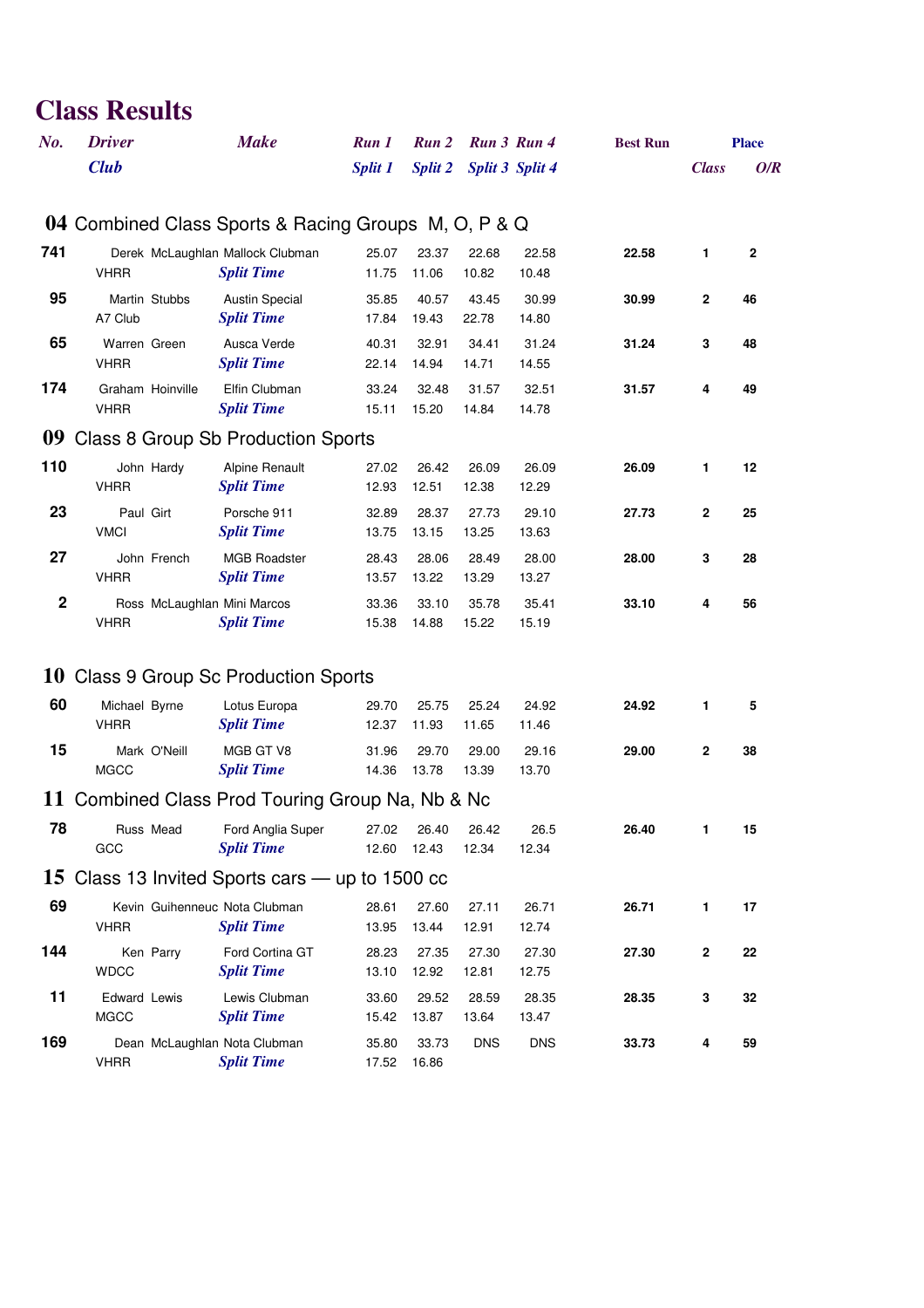## **Class Results**

| No. | <b>Driver</b>                                      | <b>Make</b>                           | Run 1          | <b>Run 2</b>   | Run 3 Run 4                     |                | <b>Best Run</b> |                |           | <b>Place</b> |
|-----|----------------------------------------------------|---------------------------------------|----------------|----------------|---------------------------------|----------------|-----------------|----------------|-----------|--------------|
|     | <b>Club</b>                                        |                                       |                |                | Split 1 Split 2 Split 3 Split 4 |                |                 |                | Class O/R |              |
|     |                                                    |                                       |                |                |                                 |                |                 |                |           |              |
|     | 16 Class 14 Invited Sports cars – 1501 cc and over |                                       |                |                |                                 |                |                 |                |           |              |
| 3   | Mike Barker                                        | Elfin Clubman                         | 23.82          | 23.68          | 23.47                           | 23.54          | 23.47           | 1              | 3         |              |
| 80  | <b>VHRR</b><br>Brendon Hall                        | <b>Split Time</b><br>Fraser Clubman   | 11.44<br>27.20 | 11.39<br>26.26 | 11.19<br>26.28                  | 11.09<br>26.79 | 26.26           | $\mathbf{2}$   | 13        |              |
|     | <b>NCCA</b>                                        | <b>Split Time</b>                     | 13.19          | 12.68          | 12.74                           | 13.16          |                 |                |           |              |
| 41  | Stephen Harrison                                   | Lotus Europa                          | 60.59          | 28.20          | 27.07                           | 26.53          | 26.53           | 3              | 16        |              |
|     | A7 Club                                            | <b>Split Time</b>                     | 12.70          | 12.97          | 12.32                           | 12.22          |                 |                |           |              |
| 37  | Peter Kyriakidis                                   | Caterham 7                            | 26.96          | <b>DNS</b>     | <b>DNS</b>                      | <b>DNS</b>     | 26.96           | 4              | 19        |              |
|     | AHOC                                               | <b>Split Time</b>                     | 12.18          |                |                                 |                |                 |                |           |              |
| 20  | Mike Ellsmore<br><b>MGCC</b>                       | <b>MGA Coupe</b><br><b>Split Time</b> | 28.84<br>13.75 | 27.68<br>13.09 | 28.08<br>13.16                  | 28.23<br>13.01 | 27.68           | 5              | 24        |              |
| 68  | Victor Spiteri                                     | Jaguar                                | 29.81          | 28.82          | 28.43                           | 27.98          | 27.98           | 6              | 27        |              |
|     | <b>VHRR</b>                                        | <b>Split Time</b>                     | 13.63          | 13.21          | 13.18                           | 13.11          |                 |                |           |              |
| 757 | Louis Santin                                       | Singer Le Mans                        | 29.79          | 28.16          | 31.51                           | 28.55          | 28.16           | $\overline{7}$ | 29        |              |
|     | <b>VSCC</b>                                        | <b>Split Time</b>                     | 12.91          | 12.83          | 14.56                           | 12.97          |                 |                |           |              |
| 53  | Nick Crocitti<br><b>BAC</b>                        | Ford Roadster                         | 28.32          | 49.32          | 28.97                           | 28.21          | 28.21           | 8              | 30        |              |
| 75  |                                                    | <b>Split Time</b><br>Singer Le Mans   | 12.81<br>32.80 | 30.81<br>32.50 | 13.81<br>28.42                  | 13.41<br>32.43 | 28.42           | 9              | 33        |              |
|     | Nigel Gray<br><b>VHRR</b>                          | <b>Split Time</b>                     | 14.79          | 14.56          | 12.80                           | 15.31          |                 |                |           |              |
| 81  | <b>Stuart Andrews</b>                              | Birkin S3                             | 31.56          | 39.41          | 28.76                           | 30.12          | 28.76           | 10             | 35        |              |
|     | <b>MGCC</b>                                        | <b>Split Time</b>                     | 14.73          | 23.52          | 13.43                           | 14.56          |                 |                |           |              |
| 111 | Ron Simmonds                                       | Mazda MX5                             | 28.80          | <b>DNF</b>     | <b>DNS</b>                      | <b>DNS</b>     | 28.80           | 11             | 36        |              |
|     | <b>VHRR</b>                                        | <b>Split Time</b>                     | 13.31          |                |                                 |                |                 |                |           |              |
| 8   | lan McLennan<br><b>VHRR</b>                        | MGB GT V8<br><b>Split Time</b>        | 30.69<br>13.84 | 28.82<br>13.34 | 29.05<br>13.5                   | 29.89<br>14.31 | 28.82           | 12             | 37        |              |
| 117 | John Caffin                                        | <b>MGC</b>                            | <b>DNS</b>     | 30.55          | 29.97                           | 29.96          | 29.96           | 13             | 41        |              |
|     | <b>VHRR</b>                                        | <b>Split Time</b>                     |                | 13.99          | 13.37                           | 13.63          |                 |                |           |              |
| 17  | Class 15 Invited Touring cars — up to 2000 cc      |                                       |                |                |                                 |                |                 |                |           |              |
|     |                                                    |                                       |                |                |                                 |                |                 |                |           |              |
| 210 | Phillip Chapman<br><b>VHRR</b>                     | Datsun 120Y<br><b>Split Time</b>      | 27.03<br>13.58 | 25.90<br>12.39 | 25.61<br>12.23                  | 25.48<br>12.09 | 25.48           | 1              | 6         |              |
| 86  | Col Hunter                                         | Ford Escort                           | 27.28          | 26.99          | 26.86                           | 27.59          | 26.86           | $\mathbf 2$    | 18        |              |
|     | <b>FFCC</b>                                        | <b>Split Time</b>                     | 13.21          | 13.06          | 12.82                           | 13.60          |                 |                |           |              |
| 311 | Denis Williams                                     | Honda Civic                           | 27.56          | 27.06          | 27.48                           | 27.86          | 27.06           | 3              | 20        |              |
|     | GCC                                                | <b>Split Time</b>                     | 13.02          | 12.83          | 12.94                           | 12.98          |                 |                |           |              |
| 375 | Andrea Ashton WardFord Cortina<br><b>MGCC</b>      | <b>Split Time</b>                     | 29.49<br>13.86 | 28.49<br>13.43 | 29.15<br>13.90                  | 29.52<br>13.75 | 28.49           | 4              | 34        |              |
| 275 | Don Ashton                                         | Ford Cortina                          | 31.15          | 30.20          | 31.21                           | 30.81          | 30.20           | 5              | 43        |              |
|     | <b>MGCC</b>                                        | <b>Split Time</b>                     | 14.87          | 13.93          | 15.02                           | 14.34          |                 |                |           |              |
| 186 | Laura Hunter                                       | Ford Escort                           | 35.11          | 32.79          | 30.68                           | 30.49          | 30.49           | 6              | 44        |              |
|     | <b>FFCC</b>                                        | <b>Split Time</b>                     | 14.50          | 14.59          | 14.25                           | 14.13          |                 |                |           |              |
| 64  | Robert Jamison                                     | <b>VW Beetle</b>                      | 32.66          | 33.59          | 33.50                           | 33.54          | 32.66           | 7              | 55        |              |
|     | VW                                                 | <b>Split Time</b>                     | 14.73          | 15.53          | 15.30                           | 15.26          |                 |                |           |              |